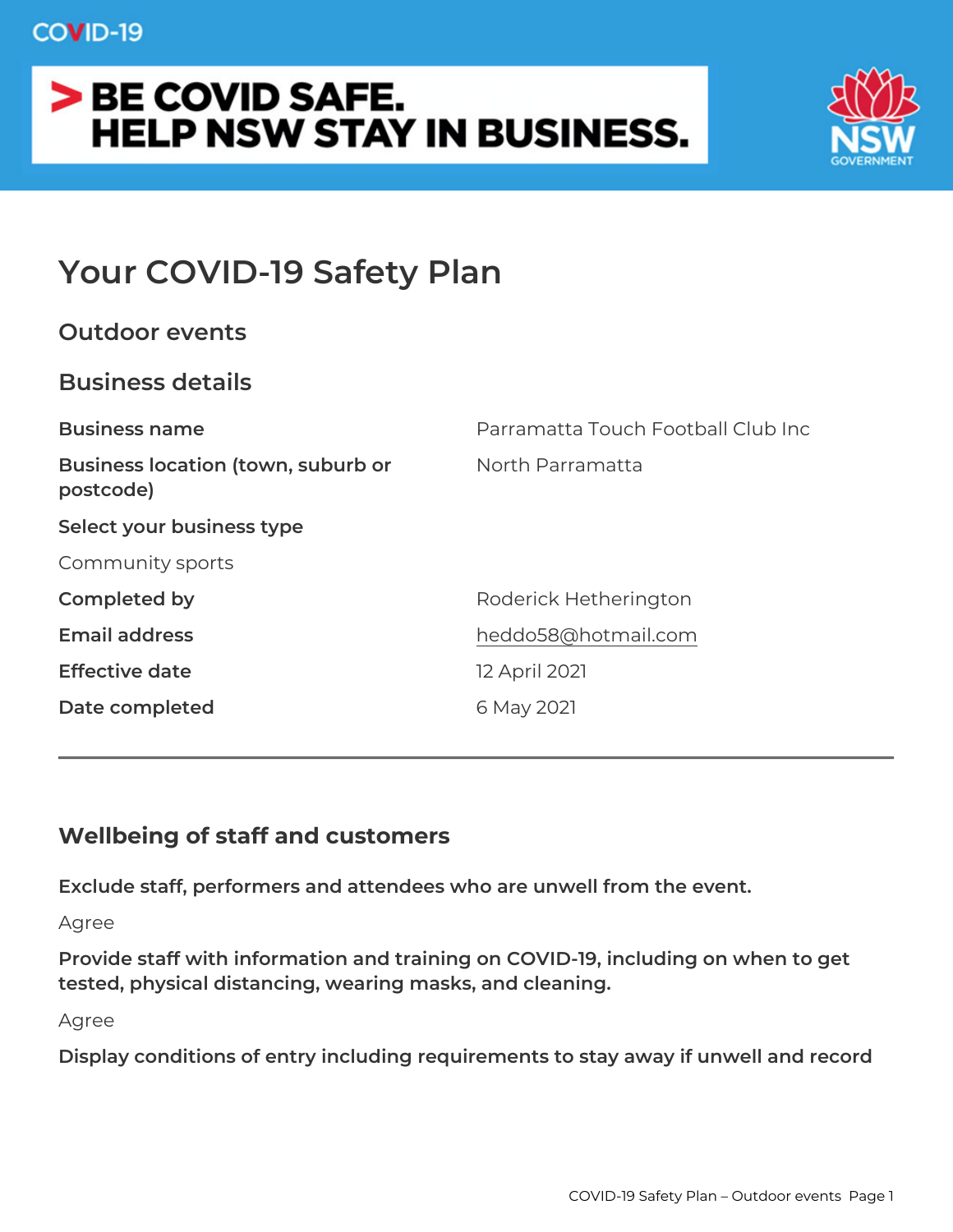#### **keeping.**

#### Agree

**Other types of venues or facilities within the premises must complete COVID-19 Safety Plans where applicable. If contact details are captured electronically upon entry to the main premises on the relevant day, additional collection of contact details via electronic methods may not be required if there is no other public access to the sub-premises. However, additional contact details and time of entry must be captured where these sub-premises are indoor gyms, nightclubs, dine-in hospitality venues, pubs and bars.**

Agree

## **Physical distancing**

**Capacity for a non-controlled outdoor event must not exceed the lesser of 1 person per 2 square metres of space of the premises in which the activity is conducted, or 5,000 persons.**

Capacity for a controlled outdoor event (seated, ticketed and enclosed) must not exceed the lesser of 1 person per 2 square metres of space of the premises in which the activity is conducted, or 10,000 persons.

Agree

### **Support 1.5m physical distancing where possible.**

Agree

**Avoid congestion of people in specific areas where possible.**

Agree

### **Consider having strategies in place to manage gatherings that may occur immediately outside the premises and in any designated smoking areas.**

Agree

### **Where practical:**

- Encourage private transport options to minimise crowding on public transport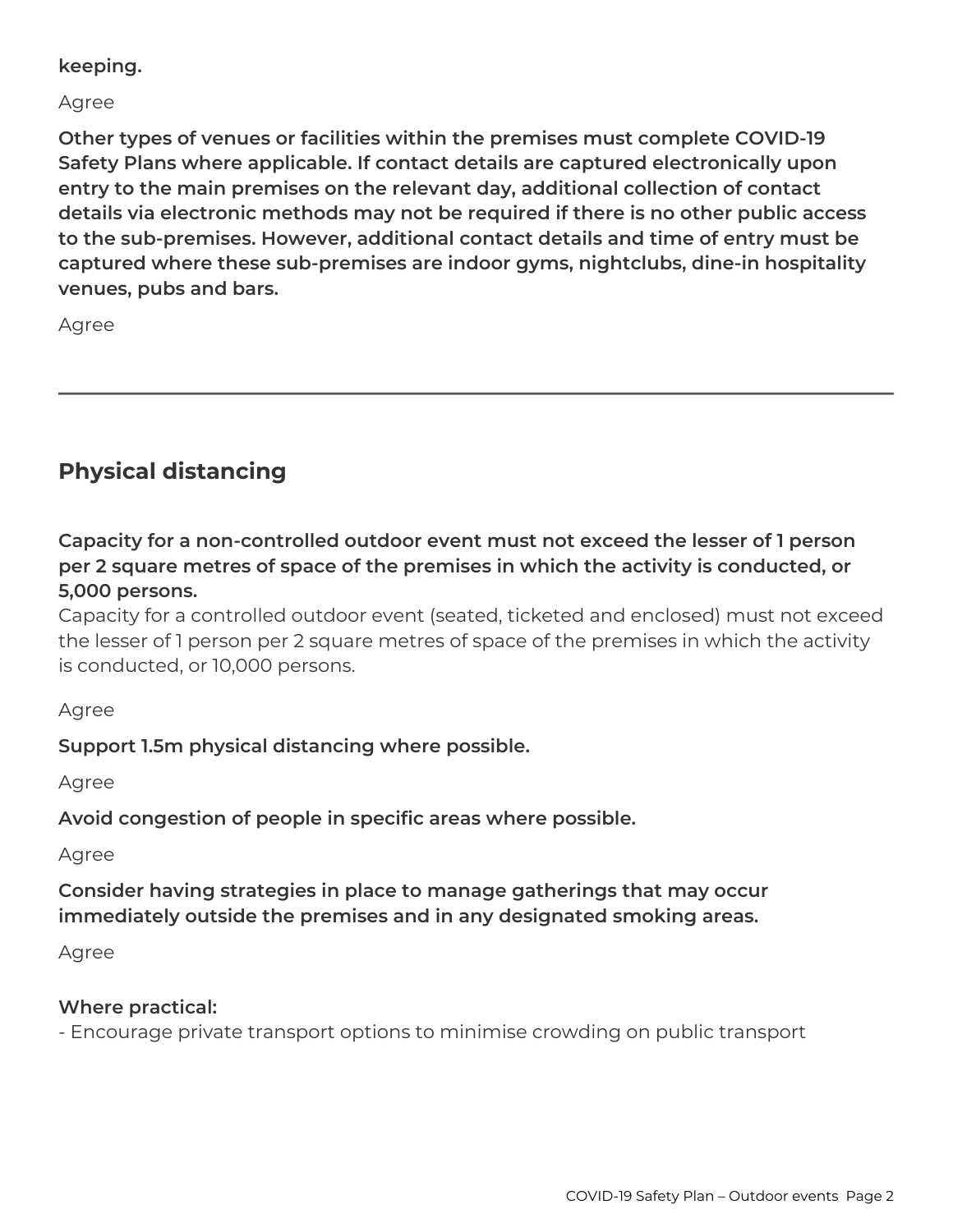- Coordinate with public transport to minimise COVID-19 risks associated with transportation to and from the venue if crowding may occur.

Agree

## **Hygiene and cleaning**

**Adopt good hand hygiene practices. Have hand sanitiser at key points around the venue.**

Agree

**Ensure bathrooms are well stocked with hand soap and paper towels or hand dryers.**

Agree

**Clean frequently used indoor hard surface areas (including children's play areas) at least daily with detergent/disinfectant. Clean frequently touched areas and surfaces several times per day.**

#### Agree

**In indoor areas, increase natural ventilation by opening windows and doors where possible, and increase mechanical ventilation where possible by optimising air conditioning or other system settings (such as by maximising the intake of outside air and reducing or avoiding recirculation of air).**

Agree

## **Record keeping**

**Keep a record of the name, contact number and entry time for all staff, attendees and contractors for a period of at least 28 days. Contact details must be collected for each person using a contactless electronic method, such as a QR Code or similar, including a spreadsheet or database for community sporting events.**

Agree